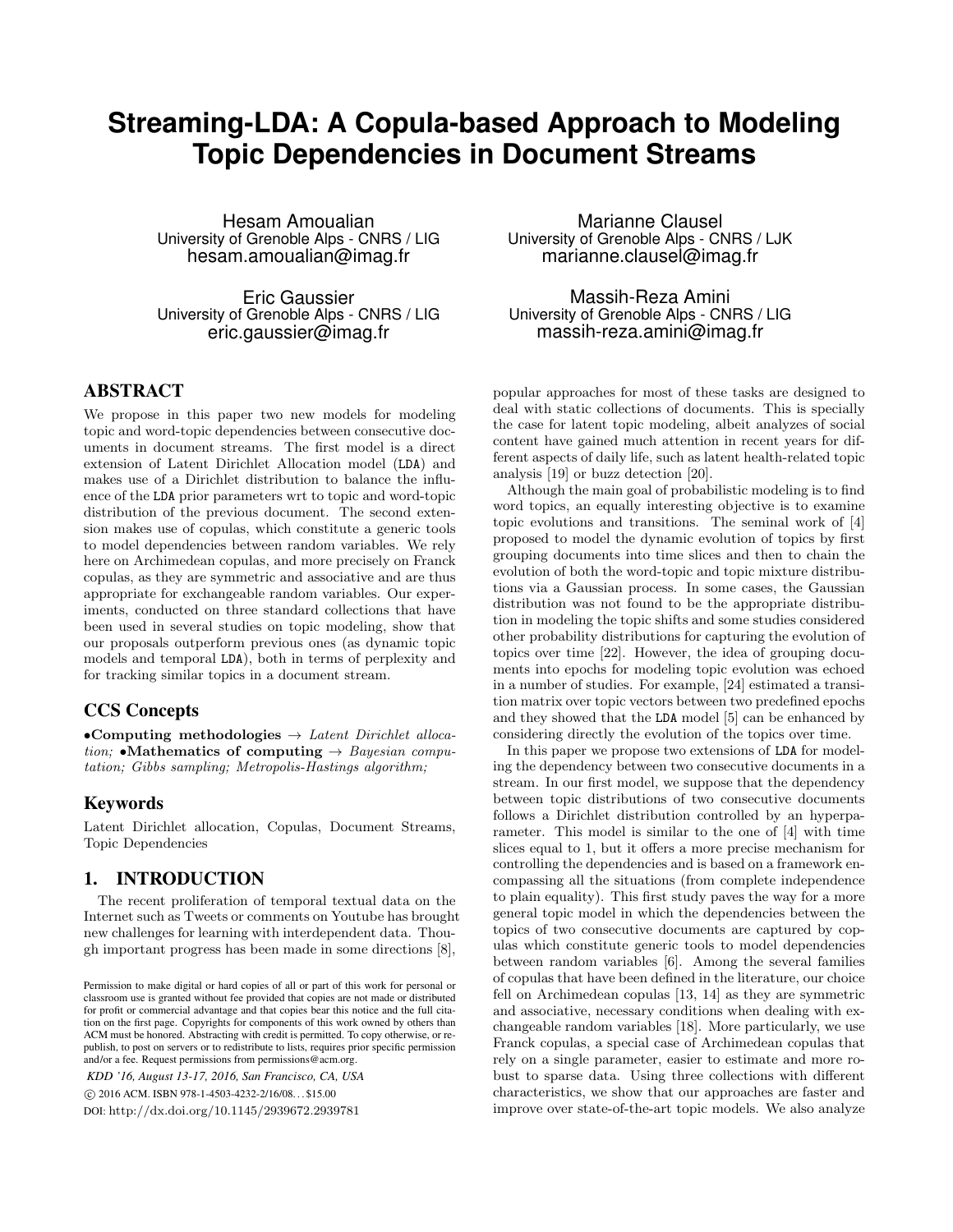the precision of our models to track the topics on a labeled dataset.

The outline of this paper is as follows. In the next section, we present our models. In Section 3, we introduce an efficient procedure to estimate the most important, in terms of size, parameters. We then describe in Section 4 the experimental results obtained with our approaches on three distinct datasets. In Section 5, we position our work with respect to the state of the art. Finally, Section 6 concludes our study by summarizing its main results and by giving some pointers to future research.

## 2. STREAMING LDA

Latent Dirichlet Allocation (LDA, [5]) is a probabilistic Bayesian model used to describe a corpus of D documents, associated with a vocabulary of size  $V$ . In this model, latent variables, indexed in  $\{1, \cdots, K\}$ , are used to represent the hidden (in the sense non-observed) topics underlying each document. LDA is associated to the following generative  $\text{model}^1$ :

- Generate, for each topic  $k, 1 \leq k \leq K$ , a distribution over the words:  $\phi_k \sim Dir(\beta)$ , where  $\phi_k$  and  $\beta$  are V dimensional vectors;
- For each document  $d$ :
	- Choose a distribution over the topics:  $θ<sup>d</sup> ∼ Dir(α)$ , where  $\theta^d$  and  $\alpha$  are K dimensional vectors;
	- For each position (indexed by  $n, 1 \leq n \leq N$ ) in d: (a) Choose a topic assignment:  $z_n^d \sim mult(1, \theta^d);$ (b) Choose the word  $w_n^d$  from the topic  $z_n^d$  with probability  $P(w_n^d = v | z_n^d = k) = \phi_{k,v};$

where N is the length of each document and  $\phi_{k,v}$  is the  $v^{th}$ coordinate of  $\phi_k$ .  $\alpha$  and  $\beta$  correspond to the priors of the model. They are usually fixed, following [5]. Furthermore, in almost all previous studies on LDA, the priors are considered to be symmetric, each coordinate of the vector being equal:  $\alpha_1 = \cdots = \alpha_K$ . If one assumes a broad Gamma prior for both  $\alpha$  and  $\beta$ , then their value can be easily learned from data by maximum a posteriori [1] or Markov Chain Monte Carlo [15] methods. One can also envisage learning asymmetric Dirichlet priors [21], which raises no particular difficulties for the models we are considering. For clarity sake, we however assume here fixed, symmetric priors; the extension to their learning through Gamma priors or through asymmetric priors is purely technical. In the remainder, we will denote by  $\alpha$  and  $\beta$  the priors for the Dirichlet distributions as well the constant value taken by each coordinate of these priors, the context being sufficient to determine which element is referred to.

An important characteristic of LDA is that each document is generated independently from the previous ones. This is not a realistic assumption in different settings, as document streams, and we introduce below two extensions of LDA that model such dependencies.

#### 2.1 Dirichlet-based dependencies

We introduce here a first extension of LDA, that we refer to as ST-LDA-D.

#### *2.1.1 Presentation of the model*

In this first model, we rely on a direct extension of the LDA model to take into account dependencies between the document-specific topic distributions of two sequential documents, denoted  $(d-1)$  and  $d$   $(2 \leq d \leq D)$ . This extension uses, as the standard LDA model, Dirichlet distributions for the document-specific topic distributions, the parameters of which are linear combination of the standard prior  $\alpha$  and the topic distribution estimated in the previous document:

$$
\theta^d | \theta^{d-1} \sim Dir(\alpha + \lambda_d \theta^{d-1}) \tag{1}
$$

where  $\lambda_d$  is a uniformly distributed parameter that controls the influence of the topics of document  $(d-1)$  on the topics of document  $d$  (see Figure 1). The expectation of each component of  $\theta^d$  is given by:

$$
\mathbb{E}[\theta_i^d | \theta_i^{d-1}] = \frac{\alpha + \lambda_d \theta_i^{d-1}}{K\alpha + \lambda_d} \tag{2}
$$

Hence, if  $\lambda_d$  is high, i.e. if document d covers the same topics as document  $(d-1)$ , then  $\mathbb{E}[\theta_i^d | \theta_i^{d-1}] \approx \theta_i^{d-1}$ .

We furthermore assume that the previous document,  $(d-$ 1), can influence the word-topic distributions of the current document d. This assumption, also made in dynamic topic models [4] and topic tracking models [11], is motivated by the fact that, within a given topic, if word distributions evolve over time, they tend to do so in a smooth way. As before, one can use a direct extension of the LDA model to account for dependencies between word-topic distributions in sequential documents:

$$
\forall k, 1 \le k \le K, \phi_k^d | \phi^{d-1} \sim Dir(\beta + \mu_d \phi_k^{d-1}) \tag{3}
$$

Here  $\mu_d$  is again a uniformly distributed parameter that controls the tradeoff between the prior  $\beta$  and the learned topicword distributions  $\phi^{d-1}$ . As usual  $\phi_k^{d-1}$  is the word distribution of topic  $k$ . The conditional mean of each component of  $\phi_k^d$  is given by:

$$
\mathbb{E}[\phi_k^d | \phi^{d-1}] = \frac{\beta + \mu_d \phi_k^{d-1}}{V\beta + \mu_d} \tag{4}
$$

and is approximately the value of the same component of document  $(d-1)$  when the two documents are strongly dependent.

Lastly, as one can note, by setting  $\lambda_d = \mu_d = 0, \forall d, 2 \leq$  $d \leq D$ , one "forgets" the dependencies between consecutive documents. The streaming model is in this case identical to the standard LDA model.

#### *2.1.2 Inference with Gibbs sampling*

As mentioned before, the parameters  $\alpha$  and  $\beta$  are considered fixed. The other parameters can be estimated through Gibbs sampling, with Metropolis-Hasting updates for the parameters  $\lambda_d$  and  $\beta_d$ . We give here the update formulas of each parameter.

For  $θ$ , one has:

θ

$$
P(\theta|\theta^{d-1}, z^d, w^d, \alpha, \beta, \lambda_d, \phi^{d-1}, \phi^d, \mu_d)
$$
  
= 
$$
\frac{B(\alpha)B(\alpha + \lambda_d \theta^{d-1} + \Omega_d)}{B(\alpha + \Omega_d)B(\alpha + \lambda_d \theta^{d-1})} \times
$$
  

$$
Dir(\Omega_d + \alpha + \lambda_d \theta^{d-1})
$$
 (5)

<sup>1</sup>For simplification and following standard practice, we do not model here the length of each document, assumed to be fixed and equal to N.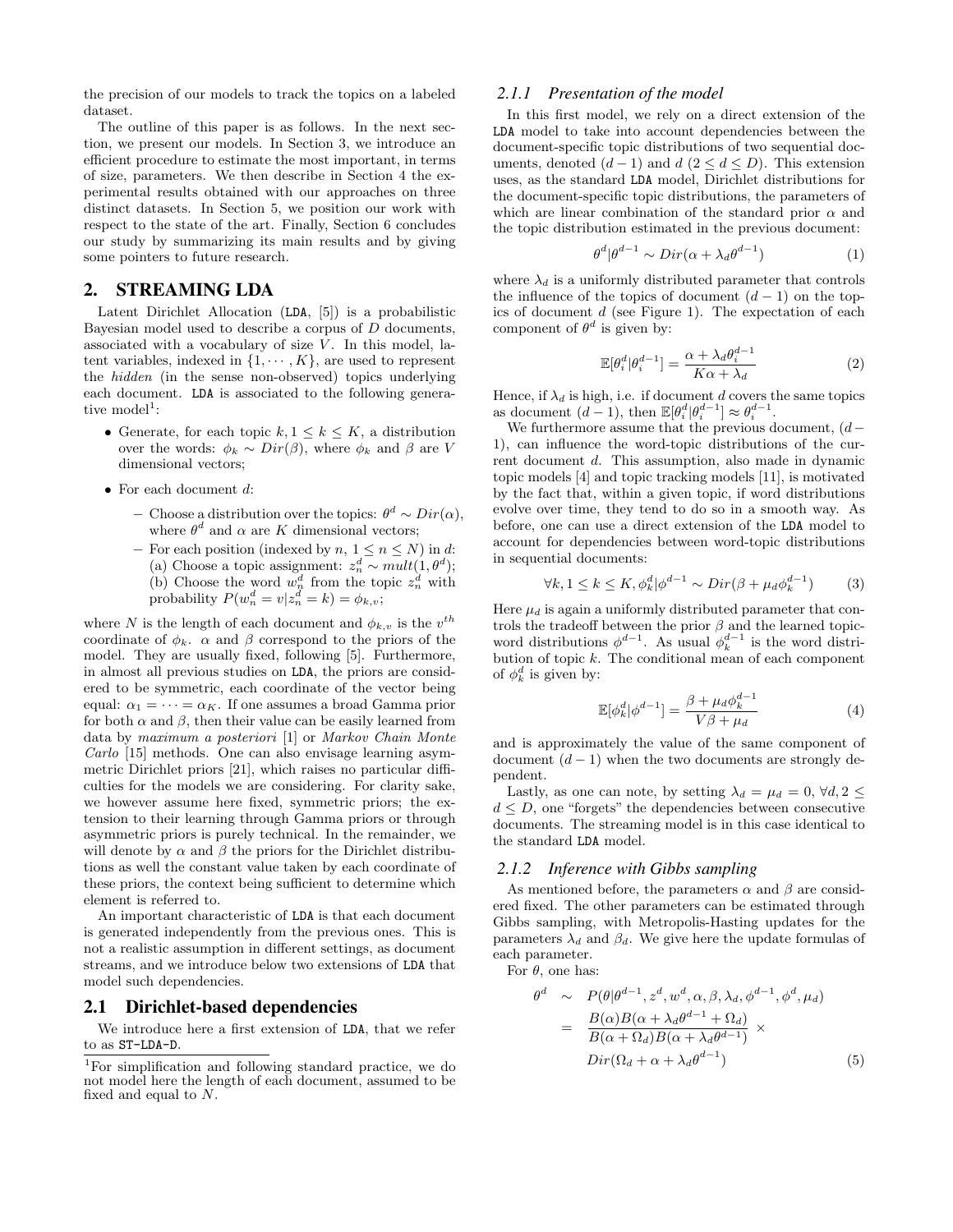

Figure 1: Graphical models for Dynamic Mixture Models (DMM, [25]), Topic Tracking Models (TTM, [11]), Dynamic Topic Models (DTM, [4]), Temporal LDA (TM-LDA, [24]) and Streaming-LDA (ST-LDA-[D|C])

where  $\Omega_d$  is defined as in [23] and represents the  $d^{th}$  row of the  $D \times K$  count matrix  $\Omega$ , with  $\Omega_{d,k}$  being the number of times that topic  $k$  is assigned to words in document  $d$ .

The update for  $\phi_k^d$ ,  $1 \leq k \leq K$  is similar:

$$
\phi_k^d \sim P(\phi_k|\theta^{d-1}, \theta^d, z^d, w^d, \alpha, \beta, \lambda_d, \phi^{d-1}, \mu_d)
$$
  
= 
$$
\frac{B(\beta)B(\beta + \mu_d\phi_k^{d-1} + \Psi_k)}{B(\beta + \Psi_k)B(\beta + \mu_d\phi_k^{d-1})} \times
$$
  

$$
Dir(\Psi_k + \beta + \mu_d\phi_k^{d-1})
$$
 (6)

where  $\Psi_k$  is again defined as in [23] and represents the  $k^{th}$ row of a  $K \times V$  count matrix,  $\Psi_{k,v}$  being the number of times that topic  $k$  is assigned to word  $v$  in the documents seen so far.

The Gibbs update for  $z$  is the same as the one for the standard LDA model:

$$
\forall k, 1 \le k \le K, P(z_v^d = k | \theta^d, \phi^d) = \frac{\theta_k^d \times \phi_{k,v}^d}{\sum_j \theta_j^d \times \phi_{j,v}^d} \tag{7}
$$

Finally, for  $\lambda_d$  and  $\mu_d$ , one can not directly compute Gibbs updates as the normalizing factor for the distribution of  $\lambda$ given all the other parameters can not be computed exactly. One can nevertheless rely on a Metropolis-Hasting procedure, detailed in Appendix A.

#### 2.2 Copula-based dependencies

Model ST-LDA-D captures topic and word-topic dependencies through Dirichlet distributions, which allow one to balance the influence of the priors  $(\alpha \text{ and } \beta)$  and of the topic and topic-word distributions of the previous document. We introduce now another extension of LDA in which the dependencies between the topics of consecutive documents are modeled through copulas, which constitute a generic tool to model dependencies and do not rely on a specific distribution. We first provide a brief overview of copulas, prior to describe our model.

#### *2.2.1 Basics on copulas*

For every  $p \geq 2$ , a p-dimensional copula is a p-variate density function on  $[0,1]^p$ , whose univariate marginals are uniformly distributed on [0, 1]. Copulas are particularly useful when modeling dependencies between random variables. Indeed, the joint cumulative distribution function (CDF)

 $F_{X_1,\dots,X_p}$  of any random vector  $\mathbf{X} = (X_1,\dots,X_p)$  can be written as a function of its marginals, as follows:

Theorem 1 (Sklar's theorem Theorem 2.3.3 of [16]) Let  $F_{X_1,\dots,X_n}$  be a p-dimensional distribution function with marginals  $F_{X_1}, \cdots, F_{X_p}$ . Then there exists a copula C with uniform marginals such that:

$$
F_{X_1, \cdots, X_p}(x_1, \cdots, x_p) = C(F_{X_1}(x_1), \cdots, F_{X_p}(x_p))
$$

Furthermore, when the CDF  $F_{X_1,\dots,X_p}$  is continuous, the copula is unique.

Copulas represent a general way of modeling the dependencies between random variables, from complete independence to equality. If the random variables  $X_1, \dots, X_p$  are pairwise independent, their copula is the so–called independency copula:

$$
F_{X_1,\dots,X_p}(x_1,\dots,x_p)=F_{X_1}(x_1)\dots F_{X_p}(x_p)
$$

whereas in the case  $X_1 = \cdots = X_d$ , one gets the *comono*tonicity copula:

$$
F_{X_1, \dots, X_p}(x_1, \dots, x_p) = \min_{i \in \{1, \dots, p\}} F_{X_i}(x_i)
$$

Several copula families have been defined in the literature, among which the Archimedean copulas ([16, Ch. 4]), particularly interesting in our case. A  $p$ -dimensional Archimedean copula C with generator  $\psi$  is defined as:

$$
C_p(u; \psi) := \psi(\psi^{-1}(u_1) + \dots + \psi^{-1}(u_p)), u \in [0, 1]^p
$$

where  $\psi$  is a continuous, decreasing function, from  $[0, \infty]$ to  $(0, 1)$ , strictly decreasing on  $[0, inf\{t : \psi(t) = 0\}]$ , and satisfying:

$$
\psi(0) = 1, \, \psi(\infty) = \lim_{t \to \infty} \psi(t) = 0
$$

Archimedean copulas have the following interesting properties:

• They are symmetric, that is invariant by any permutation of their coordinates, which is important when dealing with exchangeable random variables, as is the  $case here<sup>2</sup>;$ 

<sup>&</sup>lt;sup>2</sup>The LDA model is based on the assumption that topics are infinitely exchangeable within a document.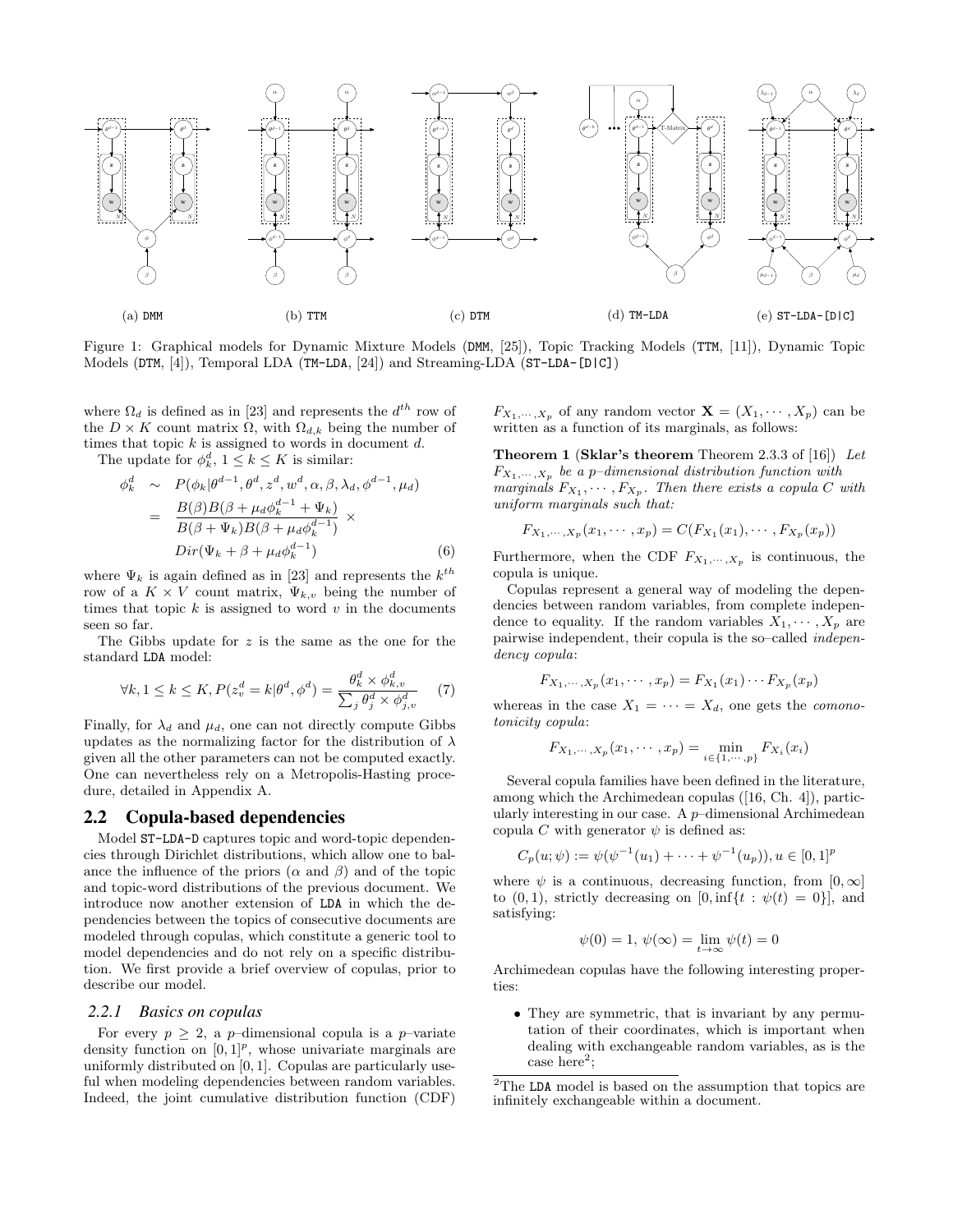• They are associative: for any  $(u_1, \dots, u_p) \in [0,1]^p$ , one has:

$$
C_{p-1}(C_2(u_1, u_2; \psi), u_3, \cdots, u_p; \psi)
$$
  
=  $C_{p-1}(u, \cdots, u_{p-2}, C_2(u_{p-1}, u_p; \psi); \psi)$ 

This means that the dependency properties are the same whatever the way we group the random variables.

In this study, we further consider a particular case of the Archimedean copulas, namely the one–parameter family of Franck copula, defined, for any  $\lambda \in \mathbb{R} \setminus \{0\}$ , as:

$$
C_{\lambda}(u,v) = -(1/\lambda)\ln(1 + \frac{(e^{-\lambda u} - 1)(e^{-\lambda v} - 1)}{e^{-\lambda} - 1})
$$
 (8)

When  $\lambda \rightarrow 0$ , one approaches the independency copula, whereas  $\lambda = \infty$  yields the comonotonicity copula. Lastly, for any  $\lambda \in \mathbb{R} \setminus \{0\}$ ,  $C_{\lambda}$  is twice differentiable on  $[0,1]^2$  so that the copula function admits a density, denoted in the sequel  $c_{\lambda}$ . By varying  $\lambda$  from 0 to  $\infty$ , Franck copula allows one to model all the possible dependencies between two random variables, from complete independency to equality. Dependency/independency is furthermore controlled by a single parameter,  $\lambda$ , which makes parameter estimation both easier and more robust.

#### *2.2.2 Generative process*

Instead of generating the topic distribution of each document  $\theta^d$  independently, as is done in standard LDA we bind, as for our first model, **ST-LDA-D**, the topic distributions  $\theta^{d-1}$ and  $\theta^d$  of consecutive documents, this time by using copulas, and more precisely Franck copula.

One can not however directly use Sklar's theorem as it does not extend to joint distributions over random vectors. This means that if we are given two random vectors  $X_1, X_2$ , one can not claim that there exists a copula C such that, for any  $(\mathbf{x_1}, \mathbf{x_2}) \in [0, 1]^{p_1} \times [0, 1]^{p_2}$ :

$$
F_{\mathbf{X}_1,\mathbf{X}_2}(\mathbf{x}_1,\mathbf{x}_2) = C(F_{\mathbf{X}_1}(\mathbf{x}_1), F_{\mathbf{X}_2}(\mathbf{x}_2))
$$

except in very specific situation as when  $X_1$  and  $X_2$  are independent for example. One can nevertheless relate latent topics  $\theta^{d-1}$  and  $\theta_d$  through their components. Indeed, the topic Dirichlet distribution can be decomposed into univariate Gamma distributions with parameters  $(\alpha, 1)$ , denoted  $Ga(\alpha)$ :

Theorem 2 (from Theorem 2.1 of [17]) A random vector θ follows a Dirichlet distribution Dir(α) iff there exists a random vector  $\mathcal{T} \sim Ga(\alpha) \otimes \cdots \otimes Ga(\alpha)$  such that:

$$
\theta \stackrel{\text{(L)}}{=} \frac{\mathcal{T}}{\|\mathcal{T}\|_{\ell_1}}\tag{9}
$$

where  $\frac{(\mathcal{L})}{n}$  means "equality in distribution". In addition, if we are given  $\theta \sim Dir(\alpha)$  and  $R \sim Ga(K\alpha)$  independent, then  $\mathcal{T} = R\theta \sim Ga(\alpha) \otimes \cdots \otimes Ga(\alpha).$ 

To bind the topic distributions  $\theta^{d-1}$  and  $\theta^d$  of two consecutive documents, we thus consider the associated vectors  $\mathcal{T}^{d-1}$  and  $\mathcal{T}^d$ , and bind them coordinate per coordinate using Franck copula. For the word-topic distributions, we use the same coupling between consecutive documents as the one used in model ST-LDA-D, as a tighter coupling through copulas would be too costly. We will come back to this issue in Section 3.

In the sequel for any  $\gamma > 0$ ,  $f_{\gamma}$  (resp.  $F_{\gamma}$ ) denotes the pdf (resp. cdf) of the Gamma distribution with parameters  $(\gamma, 1)$ . The global generative model is thus as follows:

- 1. Generate the first document according to the standard LDA model
- 2. For each document  $d, 2 \leq d \leq D$ :
	- (a) Generate  $\lambda_d \sim U[0, \tau_\lambda]$
	- (b) Generate  $\mu_d \sim U[0, \tau_\mu]$
	- (c) For each topic k,  $1 \leq k \leq K$ :
		- Generate  $\mathcal{T}_k^d$  whose conditional density w.r.t.  $\mathcal{T}_k^{d-1}$  is:

$$
P(\mathcal{T}_k^d | \mathcal{T}_k^{d-1}) = f_\alpha(\mathcal{T}_k^d) c_{\lambda_d}(F_\alpha(\mathcal{T}_k^{d-1}), F_{\alpha_k}(\mathcal{T}_k^d))
$$

• Generate 
$$
\phi_k^d | \phi^{d-1} \sim Dir(\beta + \mu_d \phi_k^{d-1})
$$

- (d) Set  $\theta^d = \mathcal{T}^d / ||\mathcal{T}^d||_{\ell_1}$
- (e) For each word  $n, 1 \leq n \leq N$  in d:
	- Choose a topic assignment:  $z_n^d \sim mult(1, \theta^d)$
	- Choose the word  $w_n^d$  from the topic  $z_n^d$  with probability  $P(w_n^d | z_n^d) = \phi_{z_n^d, w_n^d}^d$

where  $\mathcal{T}_k^d$  represents the  $k^{th}$  coordinate of the vector  $\mathcal{T}^d$ , and follows a distribution  $Ga(\alpha)$  according to Theorem 9. We refer to the corresponding model as ST-LDA-C. Figure 1 provides a graphical representation of this model, together with the ones of previous models.

### *2.2.3 Inference with Gibbs sampling*

The updates for  $z^d$ ,  $\phi^d$  and  $\mu_d$  are identical to the ones for model ST-LDA-D. For  $\lambda_d$ , one gets:

$$
P(\lambda_d | \mathcal{T}^{d-1}, \mathcal{T}^d, z^d, w^d, \alpha, \beta, \phi^{d-1}, \phi^d, \mu_d) \propto
$$
  

$$
P(\lambda_d) \prod_{k=1}^K f_\alpha(\mathcal{T}_k^{d-1}) f_\alpha(\mathcal{T}_k^d) c_\lambda(F_\alpha(\mathcal{T}_k^{d-1}), F_\alpha(\mathcal{T}_k^d))
$$

The same Metropolis-Hasting procedure as the one used for model ST-LDA-D and detailed in Appendix A can then be used.

For  $\theta^d$ , one needs first to estimate the conditional probability of the random vector  $\mathcal{T}^d$  with respect to the other parameters. This expression can be factored as follows:

$$
P(\mathcal{T}^d | \mathcal{T}^{d-1}, z^d, w^d, \alpha, \beta, \lambda_d, \phi^{d-1}, \phi^d, \mu_d) = \frac{P(\mathcal{T}^d | \mathcal{T}^{d-1}, \alpha, \lambda_d) P(z^d | \mathcal{T}^d)}{P(z^d | \alpha)}
$$

As in the classical context of LDA, one has  $P(z^d|\alpha) = B(\Omega_d +$  $\alpha$ / $B(\Omega_d)$  where  $\Omega_d$  is defined as before. By assumption on the distribution of the random vectors  $(\mathcal{T}^{d-1}, \mathcal{T}^d)$ :

$$
P(\mathcal{T}^d | \mathcal{T}^{d-1}, \alpha, \lambda_d) = \prod_{k=1}^K f_\alpha(\mathcal{T}_k^d) c_\lambda(F_\alpha(\mathcal{T}_k^{d-1}), F_\alpha(\mathcal{T}_k^d))
$$

Developing  $P(z^d | \mathcal{T}^d)$  as detailed in Appendix B, finally leads to:

$$
P(\mathcal{T}^d | \mathcal{T}^{d-1}, z_d, w_d, \alpha, \beta, \lambda_d, \phi^{d-1}, \phi^d, \mu_d) \propto (\sum_{k=1}^K \mathcal{T}_k^d)^{-N}
$$

$$
\times \prod_{k=1}^K f_{(\Omega_{d,k} + \alpha - 1)}(\mathcal{T}_k^d) \times c_\lambda(F_\alpha(\mathcal{T}_k^{d-1}), F_\alpha(\mathcal{T}_k^d)) \tag{10}
$$

Each  $\mathcal{T}_k^d$  can then be estimated through the Metropolis-Hasting procedure presented in Appendix A;  $\theta^d$  is finally obtained from  $\mathcal{T}^d$  through Eq. 9.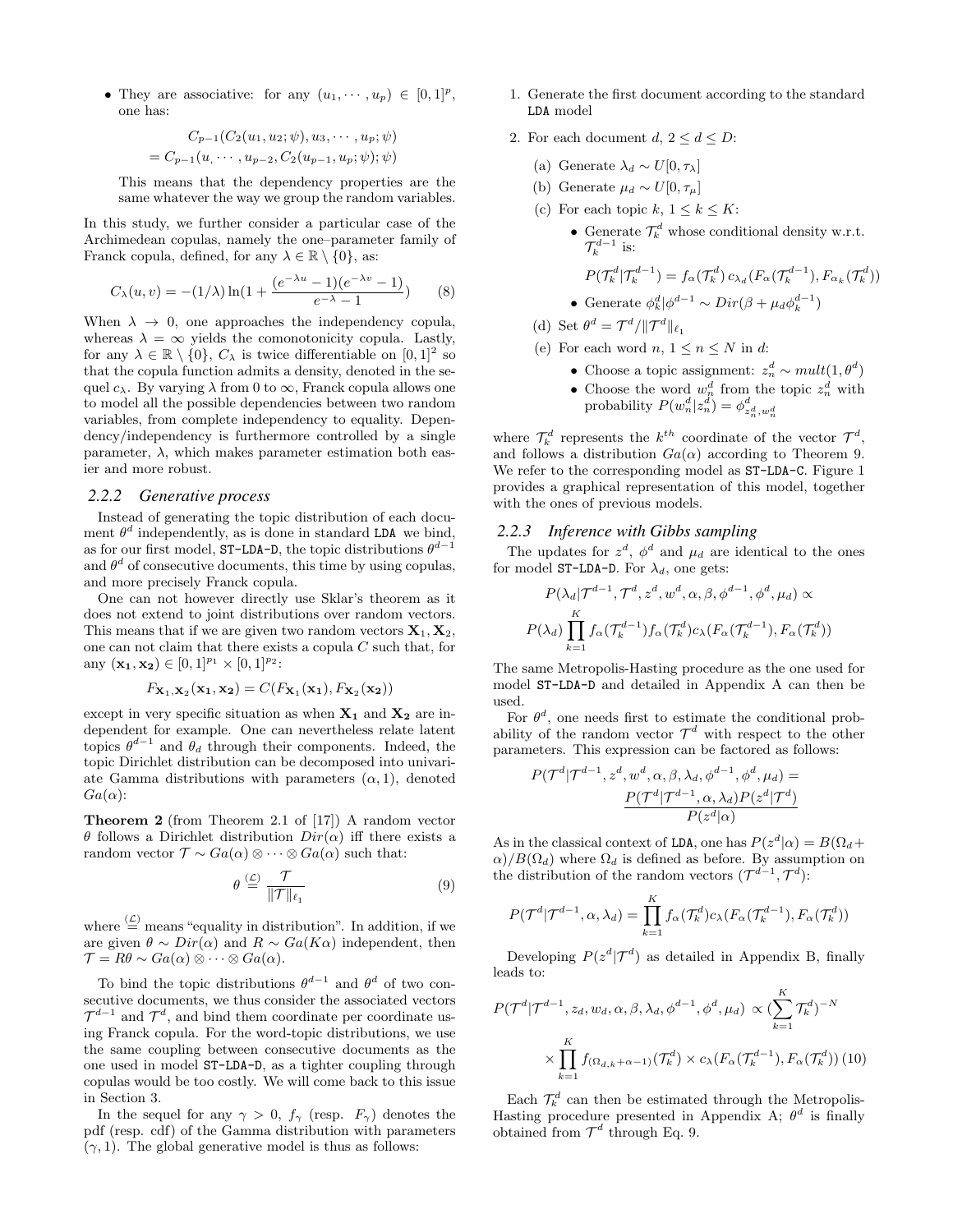# 3. COMPUTATIONAL CONSIDERATIONS

For model ST-LDA-C, the word-topic distributions  $\phi_k^d$  (1  $\leq$  $k \leq K$ ) could be estimated in the same way as  $\theta^d$  is estimated, as mentioned in Section 2.2. However, this would entail running  $K \times V$  Metropolis-Hasting procedures, which is problematic as soon as the collections considered are relatively large. We thus proposed in Section 2.2 to estimate it through Eq. 6, as done for ST-LDA-D. This time,  $K \times V$ Gibbs sampling updates are required. If this estimation procedure is faster, it may still be too slow for really large collections. Theorem 2 nevertheless suggests a way to approximate  $\phi_k^d$   $(1 \leq k \leq K, 2 \leq d \leq D)$  through Gamma updates, as follows:

- 1. For each word v in d, generate  $t_{k,v} \sim Ga(\beta + \phi_{k,v}^{d-1})$
- 2. For each word v in the vocabulary  $\mathcal{V}, \phi_{k,v}^d \leftarrow \frac{t_{k,v}}{\sum_{v \in \mathcal{V}} t_v}$  $v \in \mathcal{V}$ <sup>t</sup>k,v

where  $\beta$  corresponds to the real parameter (*i.e.*, the constant value that makes up the V dimensional vector of priors). The quantities  $t_{k,v}$  are first initialized through  $t_{k,v} \sim Ga(\beta)$ , and updated each time a new document is encountered. As one can note, this update primarily concerns the words present in the current document (step 1), the components for the other words being just renormalized (step 2). This contrasts with Eq. 6 in which the contribution of all words is resampled for each document via a multivariate Dirichlet distribution. The above procedure simplifies this by relying on the univariate equivalent of the Dirichlet distribution, namely the Gamma distribution, and by binding the variables through the renormalization step. It is faster as it involves only  $K \times N$  samplings from a Gamma distribution instead of K samplings from a multivariate,  $V(V >> N)$ dimensional Dirichlet distribution (the  $K \times V$  renormalizations in step 2 do not really harm the procedure and are negligible compared to the Dirichlet samplings). We have

| Algorithm 1: Inference process for $ST-LDA-[D C]$                                                    |  |  |  |  |  |
|------------------------------------------------------------------------------------------------------|--|--|--|--|--|
| <b>Input:</b> Stream of D documents of length $N$ ; number of                                        |  |  |  |  |  |
| topics $K$                                                                                           |  |  |  |  |  |
| <b>Output</b> : For each document d, topic distribution $\theta^d$ ,                                 |  |  |  |  |  |
| word-topic distributions $\phi_k^d$ $(1 \leq k \leq K)$ ; for                                        |  |  |  |  |  |
| each word v in d, topic assignment $z_v^d$                                                           |  |  |  |  |  |
| // Initialization                                                                                    |  |  |  |  |  |
| 1 for $k = 1$ to K, $v \in V$ do                                                                     |  |  |  |  |  |
| 2 $t_{k,v} \sim Ga(\beta)$                                                                           |  |  |  |  |  |
| a for $d = 1$ to D do                                                                                |  |  |  |  |  |
| Random initialization of $\lambda_d$ , $\mu_d$ and $z_n^d$ , $1 \leq n \leq N$<br>$\overline{\bf 4}$ |  |  |  |  |  |
| 5 $\lambda_1 = \mu_1 = 0$                                                                            |  |  |  |  |  |
| // Document processing                                                                               |  |  |  |  |  |
| 6 for $d=1$ to D do                                                                                  |  |  |  |  |  |
| repeat<br>$\overline{7}$                                                                             |  |  |  |  |  |
| For ST-LDA-D: update $\theta^d$ acc. to Eq. 5<br>8                                                   |  |  |  |  |  |
| For ST-LDA-C:<br>9                                                                                   |  |  |  |  |  |
| (a) update $\mathcal{T}^d$ (Metropolis-Hasting)<br>10                                                |  |  |  |  |  |
| (b) obtain $\theta^d$ from $\mathcal{T}^d$ through Eq. 9<br>11                                       |  |  |  |  |  |
| Update $\phi_k^d$ acc. $\phi$ -procedure<br>12                                                       |  |  |  |  |  |
| Update $\lambda_d$ and $\mu_d$ (Metropolis-Hasting), $d > 2$<br>13                                   |  |  |  |  |  |
| Update $z_n^d$ acc. to Eq. 7, $1 \leq k \leq K$ , $1 \leq n \leq N$<br>14                            |  |  |  |  |  |
| <b>until</b> estimates are stable<br>15                                                              |  |  |  |  |  |

observed in practice no difference, in terms of performance measures we consider (see Section 4), between this procedure and the more complex ones mentioned before, and make use of it in the remainder of the paper. In terms of speed, this procedure performed 1.5 times faster on the NIPS collection, which contains long documents and a relatively small vocabulary (ca. 12,000 words), and 2 times faster for the TDT4 and Tweets collections, which contain shorter documents with a larger vocabulary (up to 42,000 words).

Algorithm 1 summarizes the inference process we rely on. It makes use of the above procedure to estimate  $\phi$ , referred to as  $\phi$ -procedure.

# 4. EXPERIMENTAL STUDY

We conducted a number of experiments aimed at evaluating how the proposed models behave on different collections by analyzing their stability, convergence time and performance.

Datasets. We performed experiments on three datasets with different characteristics. The NIPS dataset contains 1,500 scientific papers with no time dependency between them. The size of the vocabulary is 12,375 and documents contain 500 unique words in average. The collection was collected from the NIPS proceedings and is relatively homogeneous in terms of the topics covered. It allows us to assess whether topic dependencies are still useful in a "loose" context in which there is no more temporal dependency. It is available at the UCI ML Repository [12].

The Multilingual Text and Annotations data set (TDT4)<sup>3</sup> proposed for topic detection and tracking, has 3,190 original documents in English and a vocabulary size of 22,965. Documents here are newswires extracted from different broadcasts and the number of unique words per document is 100 in average. Even though newswires are not extracted from the same source, they are ranked by the time.

The Tweets dataset is collected using Twitter's streaming API during 20 days from 8/10/2014 to 27/10/2014. The collection contains 72,592 tweets and a vocabulary of size 42,336. Tweets have been sequenced by time and are filtered over health issues using an SVM classifier trained over MeSH  $\alpha$  categories<sup>4</sup>.

Each dataset was separated into training and test sets. The NIPS collection was randomly splitted into training (90% of the collection) and test (10% of the collection) sets. For TDT4, we used the first 2800 newswires released in time for training, and the last 390 ones for testing. For the Tweets dataset, we used the tweets issued in the first 17 days for training (60,000 documents) and those of the last 3 days (12,000 documents) for testing. Table 1 summarizes the characteristics of these collections.

Evaluation. Results are evaluated over the test set using the widely used perplexity measure that can be approximated by [5].

$$
perplexity(C^{test}) = \exp\left(\frac{-\sum_{d} \sum_{n} \log \sum_{k} \theta_{k}^{d} \times \phi_{k,v_{n}^{d}}^{d}}{D^{test} \times N}\right)
$$
\n(11)

<sup>3</sup>Linguistic Data Consortium, The Trustees of the University of Pennsylvania https://catalog.ldc.upenn.edu/ LDC2005T16.

<sup>4</sup>https://www.nlm.nih.gov/mesh/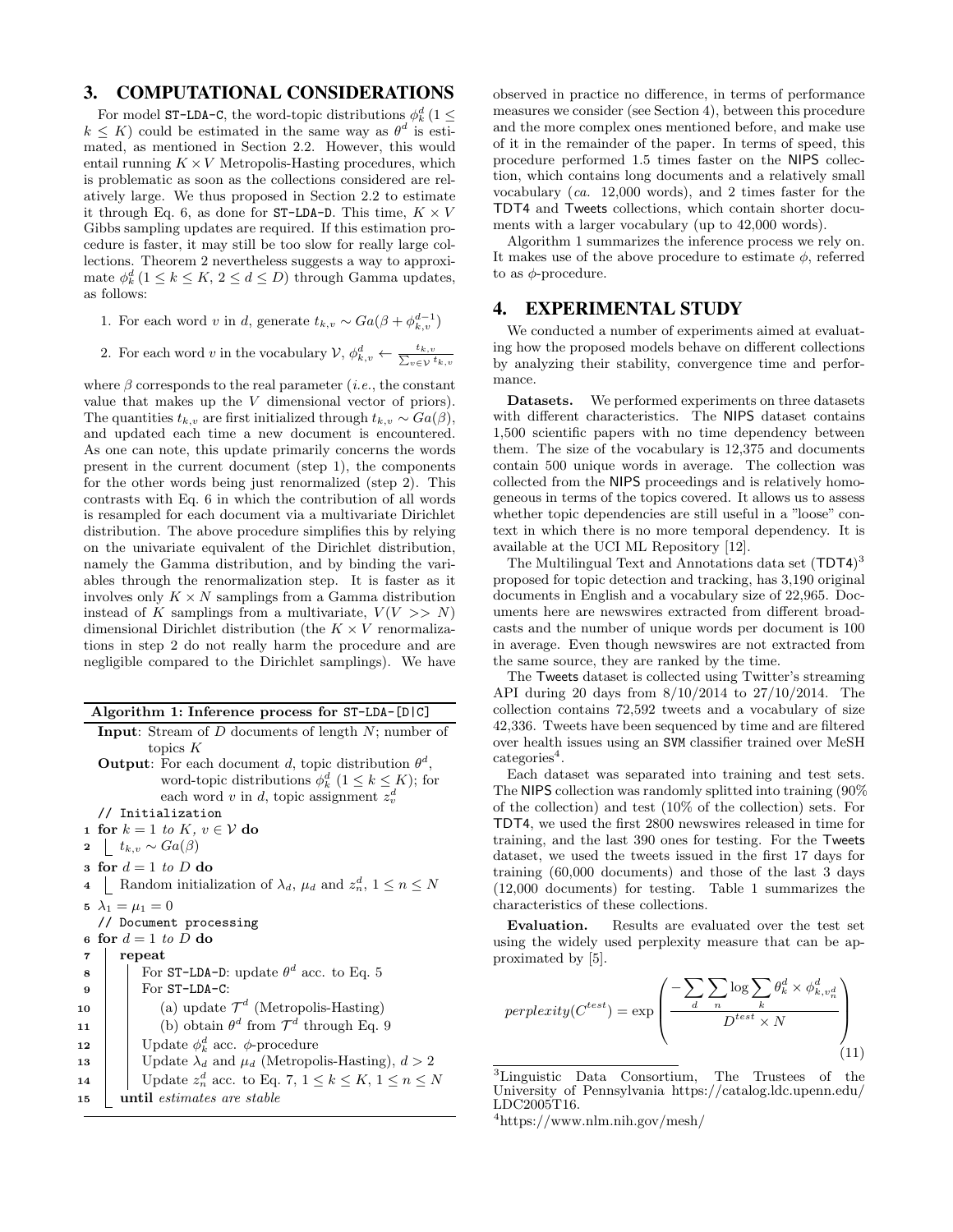

Figure 2: Perplexity curves with respect to time for all methods on NIPS and TDT4 collections (80 topics).

Table 1: Datasets used in our experiments along with their properties.

|                               | <b>NIPS</b> | TDT4    | Tweets  |
|-------------------------------|-------------|---------|---------|
| Documents in Train set        | 1,350       | 2,800   | 60,000  |
| Documents in Test set         | 150         | 390     | 12,000  |
| Vocabulary size               | 12,375      | 22,965  | 42,336  |
| $\#$ of unique words per doc. | 500         | 100     | 15      |
| Words in total                | 1,900,000   | 779,000 | 904.262 |

where  $C^{test}$  denotes the test collection,  $D^{test}$  is its size and  $v_n^d$  represents the word at position n in document d. The parameters  $\theta_k^d$  and  $\phi_k^d$  are estimated on the training set. Furthermore, for the TDT4 collection we use the available semantic labels of newswires in the test set in order to evaluate the ability of the models to find documents of the same semantic labels using only their predicted topic distributions (Section 4.2). To this aim, we measure ROC curves and AUC of different topic models on TDT4.

Settings and comparisons. For all models, both hyperparameters  $\alpha$  and  $\beta$  were fixed to 0.5. Documents of the NIPS dataset are initially stoplisted, we did not perform further preprocessing of the data nor removed stop words from the TDT4 and Tweets documents as for all methods best results are obtained when collections are not filtered.

To validate the streaming LDA models described in the previous section, we test the following six methods. The first two are LDA models  $[5]$ : (a) LDA<sub>1</sub>, which consists in training an LDA model on the whole training data, then fixing  $\phi$  and updating  $\theta$  for each document in the test set, (b)  $LDA_{all}$ , which consists in training an LDA model on the whole on training data and updating both  $\phi$  and  $\theta$  for each document in the test set. In addition, we consider two stateof-the-art latent models that take into account dependencies between topics: Dynamic Topic Model (DTM) [4] and Temporal LDA (TM-LDA) [24]. DTM is certainly the most popular

model to take into account topic dependencies. It is furthermore complete in the sense that it integrates both topic and word-topic distributions. TM-LDA is a very recent proposal with nice features. Lastly, we also consider the two streaming LDA models we have introduced (ST-LDA-D and ST-LDA-C). For these last two models,  $\tau_{\lambda}$  (see Appendix A) is set to  $30,000^5$ . All the algorithms were implemented in Python with Numpy and  $Scipy^6$  except DTM that is a C++ implementation tool from [3]. For both training and test, DTM is used considering that each document corresponds to a time slice.

## 4.1 The effect of streams of documents

We start our evaluation by analyzing the gains provided by modeling dependencies between topics by streaming (as with ST-LDA-D and ST-LDA-C) compared to other approaches on the different datasets. Figure 2 shows the evolution of perplexities of different models over the test set with respect to the training time of each model on NIPS and TDT4 datasets. The code program of  $DTM$  (in  $C++$ ) generally executes faster than the other code programs (written in pyhton), nevertheless we ignore this detail and consider all the curves identically.

To measure the perplexity for each model, we estimate  $\theta$ and  $\phi$  over respectively all documents and all words of the training set. These estimates are then used to evaluate iteratively new  $\phi$  and  $\theta$  distributions for each document in the test set. This iterative update of  $\phi$  and  $\theta$  is done for all of the methods except LDA<sub>1</sub> which updates the distributions  $\theta$ and  $\phi$  over the whole documents in the test set with the last parameters that were obtained from the training set.

As expected, all perplexity curves decrease monotonically with respect to time. On both datasets, perplexity curves

<sup>&</sup>lt;sup>5</sup>This value, upper bounding  $\lambda_d$ , corresponds to a regime of the Franck copula close to comonotonicity.

<sup>6</sup>We are working to release all the programs developed in this study publicly available for research purpose.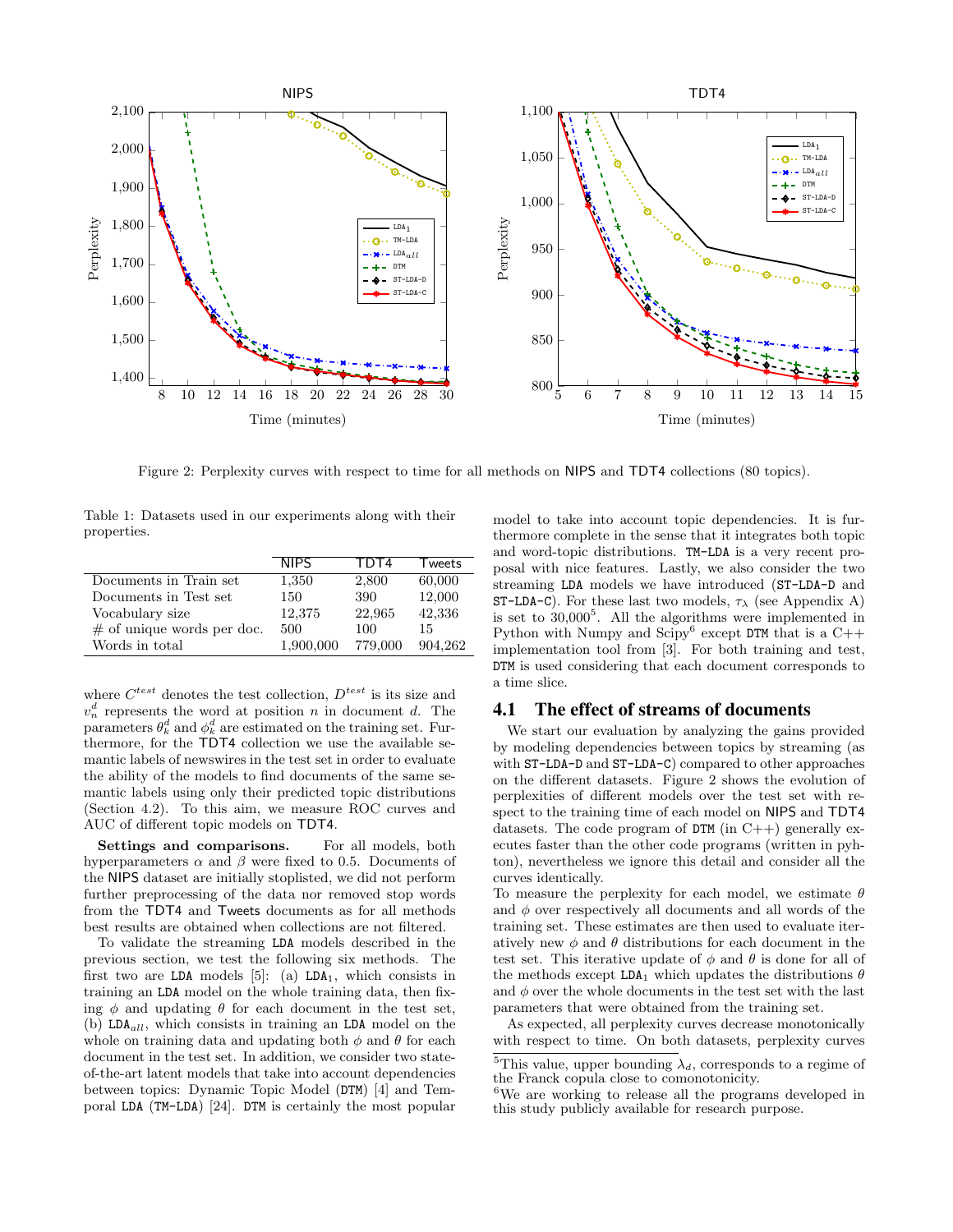| <b>NIPS</b><br>Models |        | TDT4   |        |       | weets |       |        |        |        |
|-----------------------|--------|--------|--------|-------|-------|-------|--------|--------|--------|
|                       | 20     | 40     | 60     | 20    | 40    | 60    | 20     | 40     | 60     |
| LDA <sub>1</sub>      | 2068.4 | 2034.5 | 1986.4 | 900.8 | 930.2 | 960.4 | 470.8  | 580.3  | 615.5  |
| $LDA_{all}$           | 1625.4 | 1534.7 | 1458.1 | 723.1 | 768.4 | 792.7 | 431.8  | 508.6  | 577.1  |
| TM-LDA                | 2038.7 | 2025.4 | 1985.3 | 876.7 | 900.3 | 916.3 | 455.1  | 520.1  | 585.2  |
| <b>DTM</b>            | 1737.5 | 1551.2 | 1450.7 | 869.1 | 836.7 | 820.9 | 559.45 | 578.25 | 607.41 |
| $ST-LDA-D$            | 1620.4 | 1520.9 | 1450.2 | 724.4 | 758.1 | 784.4 | 393.9  | 480.1  | 552.7  |
| $ST-LDA-C$            | 1612.8 | 1497.6 | 1434.5 | 720.6 | 752.5 | 780.8 | 388.2  | 474.1  | 546.8  |

Table 2: Perplexity with respect to different number of topics in {20, 40, 60}.

ST-LDA-D and ST-LDA-C lower-bound the other curves on all iterations. On the NIPS dataset, DTM becomes competitive with the two others, at the end of the iterations, while on TDT4, where test documents come in a stream, ST-LDA-C stands clearly as the best model. These results show the ability of ST-LDA-C to capture dependencies between topics in document streams. Further, we note that at the beginning of iterations where dependencies are not yet apparent, the perplexity curves of both models are very similar to the one of  $LDA_{all}$ . This is in line with our assertion of the previous section supporting that both models reduce to LDA in the case where topics are independent. TM-LDA is not competitive in this setting as it does really not make advantage of the fact that the words in the new, arriving documents are known. Its ability to predict future topics is not exploited in this setting.

The evolution of perplexity on Tweets from the three last consecutive days considered in our experiments is shown in Figure 3. The behavior of perplexity curves here are accentuated with the total stream characteristics of Tweets; the curve of  $LDA_{all}$  gets away from those of ST-LDA-C and ST-LDA-D, while DTM comes close. In order to see if the number of topics, that we fixed for all models to 80, have an impact on these results or not, we repeated the experiments by varying the number of topics in the set {20, 40, 60}.



Figure 3: Perplexity of each method by number of tweets that are added to the test set (80 topics).

Table 2 depicts the perplexities of all models on the three

collections at the end when the parameters  $\phi$  and  $\theta$  have been estimated over all the test documents. In all experiments, best results are obtained with ST-LDA-C and ST-LDA-D, followed by DTM on NIPS and TDT4 and by  $LDA_{all}$  on Tweets. These results are consistent with those of the figures 2 and 3. Again, TM-LDA does not perform well (as explained before);  $LDA_{all}$  which is a standard LDA model, performs relatively well; however, both DTM and the ST-LDA-[D|C] models outperform it by taking into account dependencies between topics. We see here that the extra flexibility of the ST-LDA-[D|C] models allow them to outperform DTM.

#### 4.2 Ability to detect semantic correlations

We further investigate on the ability of models to find topics that can detect documents of the same semantic class. For doing so, we used the TDT4 collection for which some documents are assigned semantic classes by experts. We hence use the cosine measure or the  $\lambda_d$  parameter of ST-LDA-C, to detect consecutive documents in the test set of this collection that are found similar on the basis of their topic distributions; two consecutive documents are considered as similar if the cosine measure of their topic distributions (resp. estimated  $\lambda_d$  - line 13 Algorithm 1) is higher than a given threshold. If two consecutive and similar documents share the same semantic label, we count them as a true positive; if they do not share the same semantic label, we count them as false positive. By changing the threshold, we can plot the ROC curves for the corresponding method.

Figure 4 depicts ROC curves of DTM, TM-LDA and ST-LDA-C defined over 8 different thresholds taken in the set [0.2 0.5 0.7 0.86 0.89 0.92 0.95 0.98] for the cosine measure and [0.5 1 2 5 10 15 20 50 for  $\lambda_d$  when the number of topics is fixed to 20 and to 80.

In order to compare between the different ROC curves, we estimated the area under them, shown in Table 3. From these results it comes clear, that topic distributions found by ST-LDA-C are more able to detect these semantic classes than topic distributions of DTM and TM-LDA.

Table 3: Areas under the ROC curves of figure 4.

| Methods                   | $20$ (Fig. 4, left) | $80$ (Fig. 4, right) |
|---------------------------|---------------------|----------------------|
| ST-LDA-C with $\lambda_d$ | 0.7982              | 0.8306               |
| ST-LDA-C with cosine      | 0.8004              | 0.7755               |
| TM-LDA with cosine        | 0.7652              | 0.7349               |
| DTM with cosine           | 0.7357              | 0.6301               |

Finally, to further illustrate the role of  $\lambda_d$ , we pictorially illustrate the correlation between the estimated  $\lambda_d$  and the topic distributions of three consecutive documents (Figure 5) with identical labels in the TDT4 collection. As one can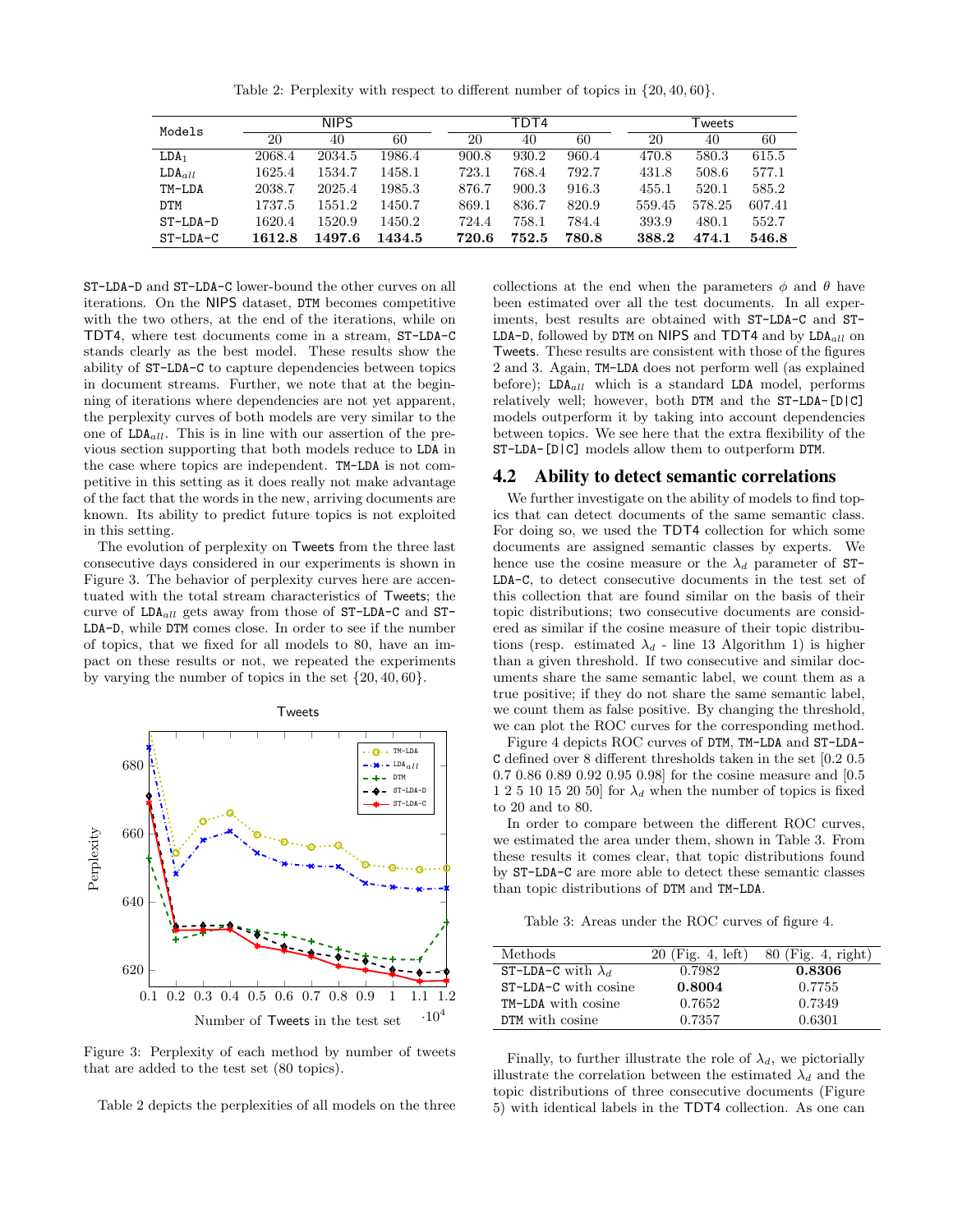

Figure 4: ROC curves of "semantic class matching" methods working over the topic distributions found by DTM, TM-LDA and ST-LDA-C, for the number of topics fixed to 20 (left) and 80 (right).

see, the distributions of topics in the three pairs of consecutive documents with high  $\lambda_d$  are similar. In addition, the two most probable topics of the document pairs retained in Figure 6, also taken from TDT4, do not share any word when  $\lambda_d$  is small and are almost identical when  $\lambda_d$  is high. These examples illustrate the fact that  $\lambda_d$  is a good indicator of the topic dependencies between documents.

# 5. RELATED WORK

Some studies have considered the possibility to model different streams of documents, as in [10], trying to leverage standard models (as LDA) by considering topics common to the different streams. In such studies the evolution of topics over time is not considered. The study presented in [22] aims at modeling, through an extension of LDA, the timestamp associated with each token in a document. If dependencies between topics are not explicitly modeled, topics tend to specialize over different time periods through the joint dependence of each word and timestamp on the topic variable (z in LDA). Other studies have addressed the problem of topic evolution and dependencies within a single document, as the recent *sequential* LDA model described in [7]. We rather focus in this study on explicitly modeling topic dependencies across documents, for both topic and wordtopic distributions. Several studies have addressed a similar problem. One of the first proposals corresponds to the Dynamic Topic Model (DTM), introduced in [4] and illustrated in Figure 1. An interesting feature of DTM is its use of time slices; we have not considered time slices in this study, but our models (as most dynamic models) can be extended to deal with them. DTM captures dependencies for both topic and word-topic distributions. These dependencies are however captured through Gaussian distributions, the expectation of which corresponds to the previous parameters. This entails that new parameter values are constrained to be distributed around the values observed previously. In contrast, even in model ST-LDA-D, the expectations of the new topic and word-topic distributions (Eqs. 2 and 4) can be uncorrelated to the previous distributions in the absence of dependencies. Our models thus offer additional flexibility over the presence or absence of dependencies between consecutive documents in a stream. The Dynamic Mixture Model (DMM, see Fig.1) introduced in [25] is similar to DTM except that topic dependencies are directly considered at the topic level (as is the case for ST-LDA-D and ST-LDA-C but not for DTM which operates at the prior level) and that word-topic dependencies are dropped. As for DTM, the expectation of a new topic distribution is given by the values obtained in the previous document. This again contrasts with our proposal that introduces additional flexibility, as mentioned before. The Topic Tracking Model (TTM, see Fig.1) introduced in [11] is similar to our models in the sense that both topic and word-topic (more precisely interest-topic) dependencies are considered. However, as for DTM and DMM, the mean of the current topics and interests are the same as the ones of the previous topics and interests. The model is thus again limited in its ability to model the presence or absence of dependencies between consecutive documents. A more recent proposal, called Temporal LDA (TM-LDA, see Fig.1), was introduced in [24]. TM-LDA differs from the previous models as it also aims at predicting future topics even in the situation where future documents are not seen. It thus assumes a strong dependency between consecutive documents, which is not always realistic, even on such collections as Tweets. Furthermore, TM-LDA does not consider dependencies for the word-topic distributions.

## 6. CONCLUSION

We have proposed in this paper two new models for modeling topic and word-topic dependencies between consecutive documents in document streams. The first model is a direct extension of Latent Dirichlet Allocation model (LDA) and makes use of a Dirichlet distribution to balance the influence of the LDA prior parameters wrt to topic and wordtopic distribution of the previous document. The second extension makes use of copulas, which constitute a generic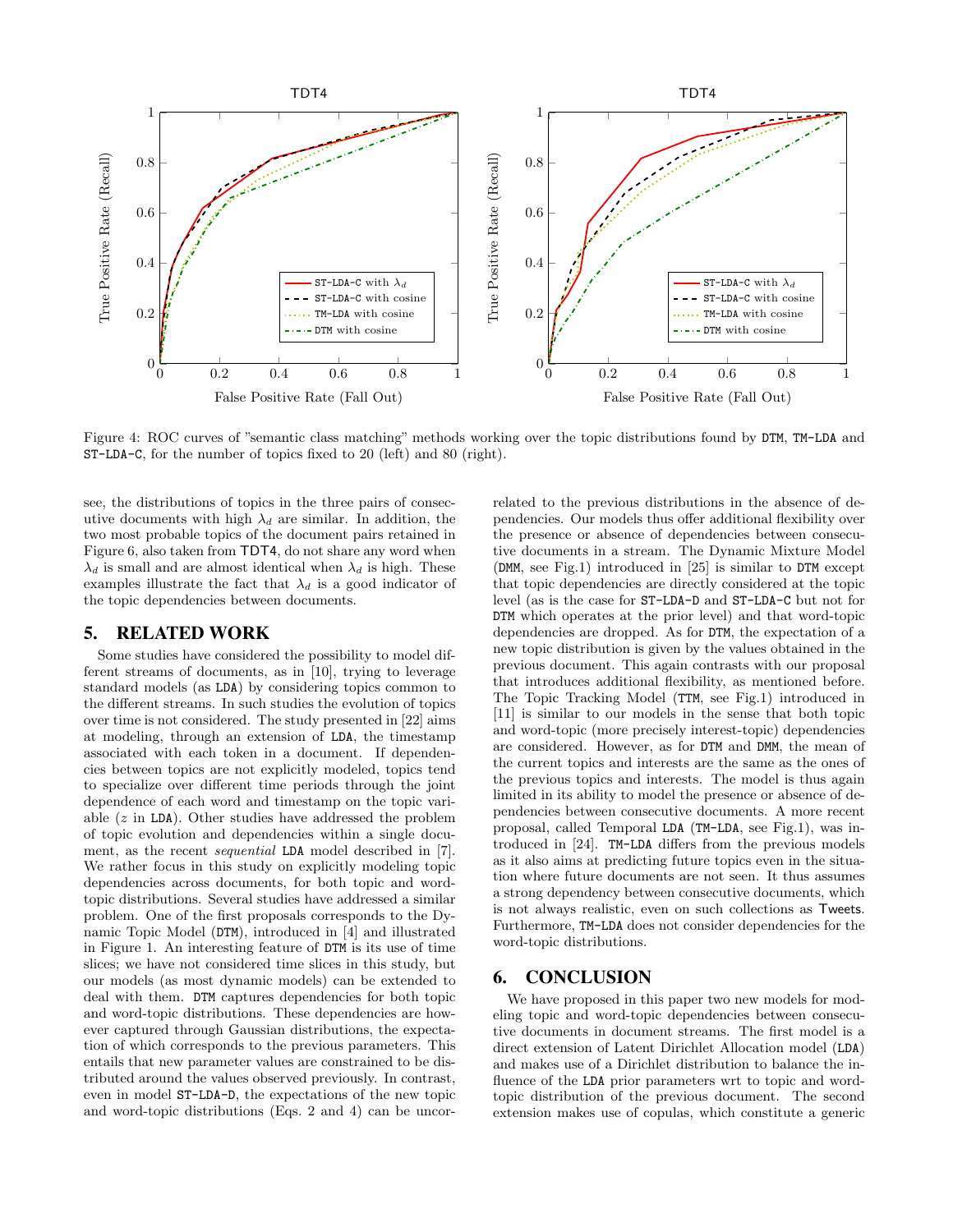

Figure 5: Topic distribution of three pairs consecutive documents that have the same topic (Olympic - left, Election - middle, Sport - right) and subject labels in TDT4 dataset (20 topics).



Figure 6: 5 most frequent words of the most probable topic (20 topics).

tool to model dependencies between random variables. Our experiments, conducted on three standard collections that have been used in several studies on topic modeling, show that our proposals outperform previous ones (as dynamic topic models and temporal LDA), both in terms of perplexity and for tracking similar topics in a document streams. Compared to previous proposals, our models have extra flexibility and can adapt to situations where there is in fact no dependencies between the documents.

In the future, we plan to develop non-parametric extensions as well as versions of these models that scale well, following the improvements on the inference methods for LDA, proposed in streams [26] or in online settings [9, 2].

## 7. ACKNOWLEDGMENTS

We thank the anonymous reviewers for their useful comments. This work was partly supported by the LabEx PERSYVAL-[11] Lab ANR-11-LABX-0025.

# 8. REFERENCES

[1] A. Asuncion, M. Welling, P. Smyth, and Y. W. Teh. On smoothing and inference for topic models. In Proceedings of the 25th Conference on Uncertainty in Artificial Intelligence, UAI, 2009.

- [2] A. Banerjee and S. Basu. Topic models over text streams: A study of batch and online unsupervised learning. In Proceedings of the 7th SIAM conference on Data Mining, SDM, 2007.
- [3] D. M. Blei. Free C++ implementation for dtm. https: //www.cs.princeton.edu/˜blei/topicmodeling.html.
- [4] D. M. Blei and J. D. Lafferty. Dynamic topic models. In ACM International Conference Proceeding Series, ICML, 2006.
- [5] D. M. Blei, A. Y. Ng, and M. I. Jordan. Latent dirichlet allocation. J. Mach. Learn. Res., 2003.
- [6] S. Derrode and W. Pieczynski. Unsupervised data classification using pairwise markov chains with automatic copulas selection. Computational Statistics & Data Analysis, 2013.
- [7] L. Du, W. L. Buntine, and H. Jin. Sequential latent dirichlet allocation: Discover underlying topic structures within a document. In IEEE Computer Society, ICDM, 2010.
- [8] M. M. Gaber, A. Zaslavsky, and S. Krishnaswamy. Mining data streams: A review. ACM SIGMOD Record, 2005.
- [9] M. D. Hoffman, D. M. Blei, and F. Bach. Online learning for latent dirichlet allocation. In NIPS, 2010.
- [10] L. Hong, B. Dom, S. Gurumurthy, and K. Tsioutsiouliklis. A time-dependent topic model for multiple text streams. In Proceedings of the 17th ACM SIGKDD International Conference on Knowledge Discovery and Data Mining, KDD, 2011.
- [11] T. Iwata, S. Watanabe, T. Yamada, and N. Ueda. Topic tracking model for analyzing consumer purchase behavior. In Proceedings of the 21st International Jont Conference on Artifical Intelligence, IJCAI, 2009.
- [12] M. Lichman. UCI machine learning repository, 2013.
- [13] A. J. McNeil. Sampling nested Archimedean copulas. Journal of Statistical Computation and Simulation, 2008.